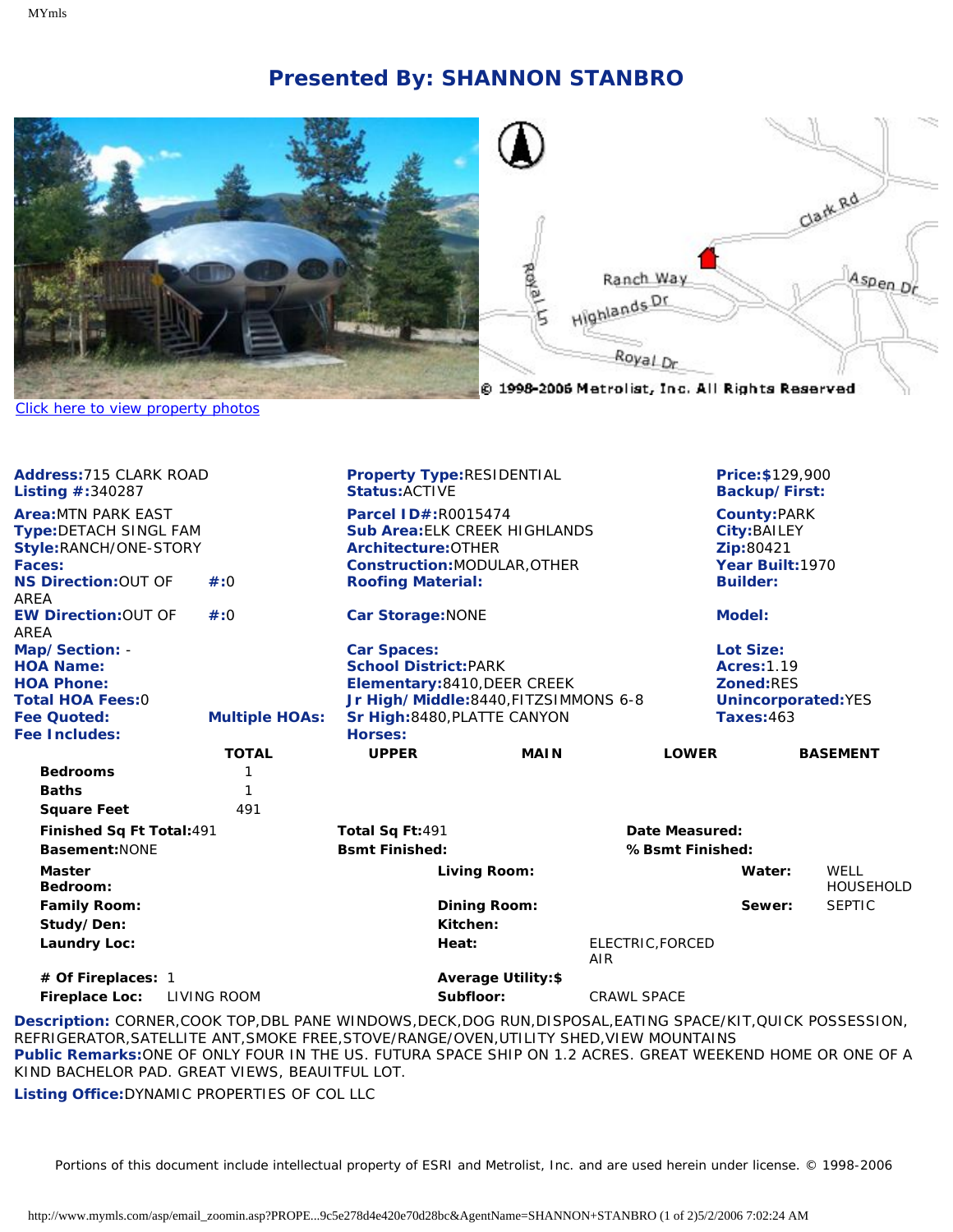## **Additional/Interior Photos**

<span id="page-1-0"></span>



© 1998-2006 Metrolist, Inc. All rights reserved. All information is subject to change and should be independently verified.